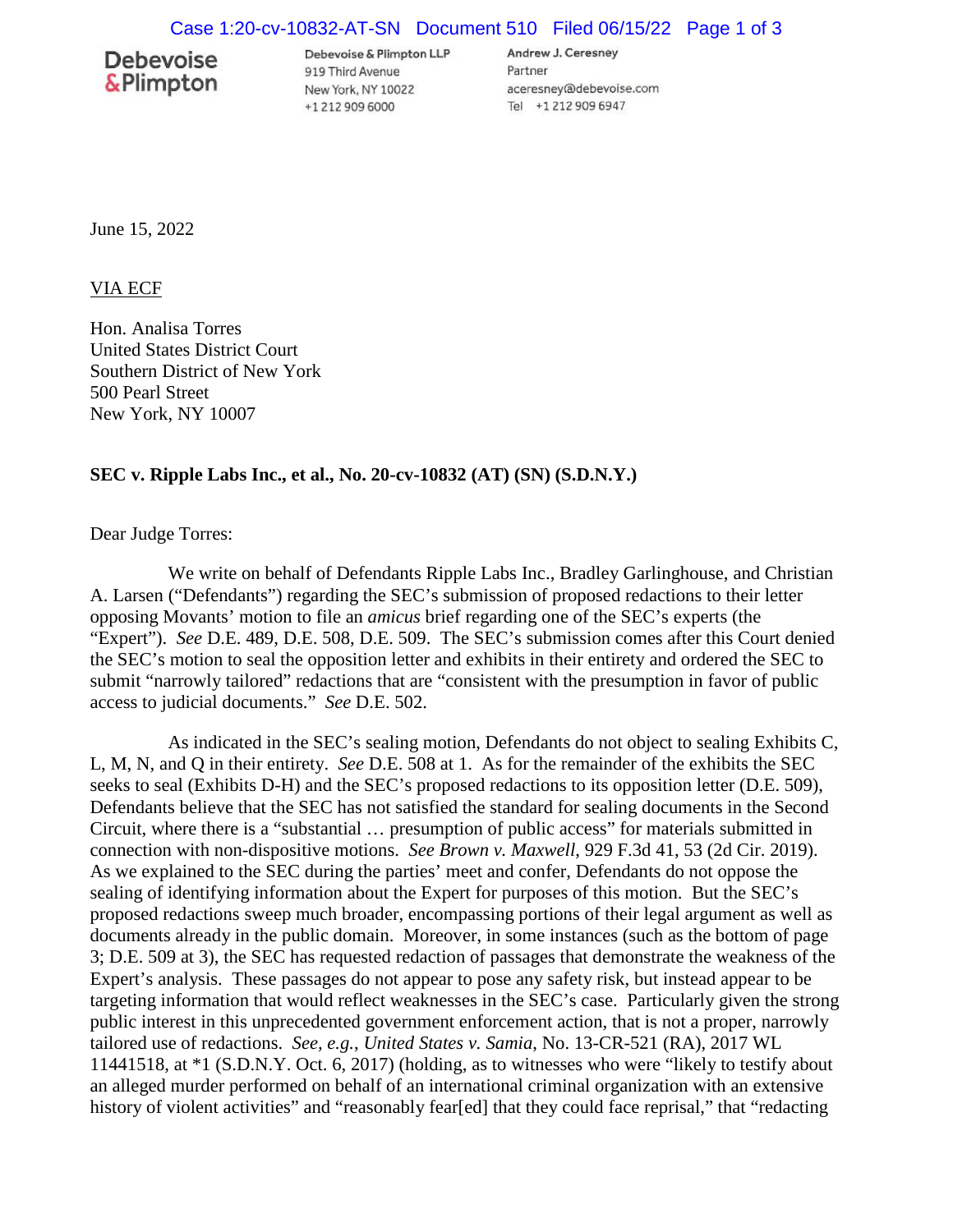Hon. Analisa Torres 2 June 15, 2022

only the names and contact information of the Philippines Witnesses, *without sealing any documents* or closing the courtroom during their testimony, is a narrowly tailored means to protect these witnesses' safety") (emphasis added); *MacNamara v. City of New York*, No. 04 Civ. 9216 (KMK) (JCF), 2007 WL 1169204, at \*9 (S.D.N.Y. Apr. 20, 2007), *adopted as modified*, 249 F.R.D. 70 (S.D.N.Y. 2008) (ordering unredaction of documents with detailed physical security analysis, and permitting redactions only as to the identity of specific "locations considered to be potential terrorist targets").

With regard to Exhibit H—an excerpt of the Expert's deposition transcript—the SEC seeks sealing even though the Court is considering a motion by Movants to file a brief *concerning the opinion testimony of the Expert*. Indeed, the content of Exhibit H squarely concerns the issues raised by Movants. Exhibit H is therefore a "judicial document" that is relevant to resolving the motion and it enjoys a higher presumption of access by the public. This distinguishes Exhibit H from other exhibits attaching excerpts of expert reports which are completely unrelated to Movants' pending motion.

While witness safety is a factor courts weigh when addressing sealing applications, the cases cited by the SEC are inconsistent with the SEC's disproportionate sealing requests. *See Walker v. City of N.Y.*, No. 15 Civ. 500, 2017 WL 2799159, at \*6 (E.D.N.Y. June 27, 2017) (permitting redactions of complaining witness name); *In re United States for Material Witness Warrant*, No. 19 Misc. 447, 2020 WL 3959208, at \*\*4–5 (S.D.N.Y. July 13, 2020) (ordering full disclosure of affidavit except for redactions of affiant and witness names); *Barcher v. N.Y. Univ. Sch. of L.*, 993 F. Supp. 177, 181 (S.D.N.Y. 1998) (declining to seal record of case that dealt with "allegedly scandalous" matters)  $\alpha f/d$ , [1](#page-1-0)72 F.3d 37 (2d Cir. 1999).<sup>1</sup>

Finally, Exhibit O should be sealed because it was designated by Defendants as "Confidential" under the Protective Order (D.E. 53) and contains sensitive and confidential business information. As we indicated in our June 9 letter (D.E. 501) and reiterate here, Exhibit O and the SEC's reference to it on page 3 of their opposition letter should be sealed for two reasons. *First*, Exhibit O is not material to the resolution of the Movants' motion and therefore is not a "judicial document" entitled to a presumption of public access. *See Maxwell*, 929 F.3d at 49 (2d Cir. 2019) (non-judicial documents are those that do not "reasonably have the *tendency* to influence a district court's ruling on a motion."). *Second*, Ripple's strong interest in maintaining the confidentiality of this non-public document outweighs any potential presumption of public access. *See Valassis Commc'ns, Inc. v. News Corp.*, No. 17 Civ. 7378, 2020 WL 2190708, at \*1 (S.D.N.Y. May 5, 2020) ("Established factors and values that can outweigh the presumption of public access include . . . business secrecy") (internal citations omitted). Exhibit O contains a non-public, competitively sensitive discussion—referred to contemporaneously in the document itself as "confidential" about Ripple's business, regulatory, and marketing strategy, which should remain sealed. This

<span id="page-1-0"></span><sup>&</sup>lt;sup>1</sup> The SEC also cites no authority for the assertion that "doxing" warrants heightened sealing measures, and Defendants are aware of none. *See Jean v. U.S. Equal Employment Opportunity Commission*, No. 20-CV-9773, 2020 WL 10313877, at \*2 (S.D.N.Y. Nov. 25, 2020) (denying sealing request despite "doxing" claim and noting that "litigant's concern that information contained in court documents will bring her adverse publicity or negatively impact her are insufficient reasons for a court to seal documents").